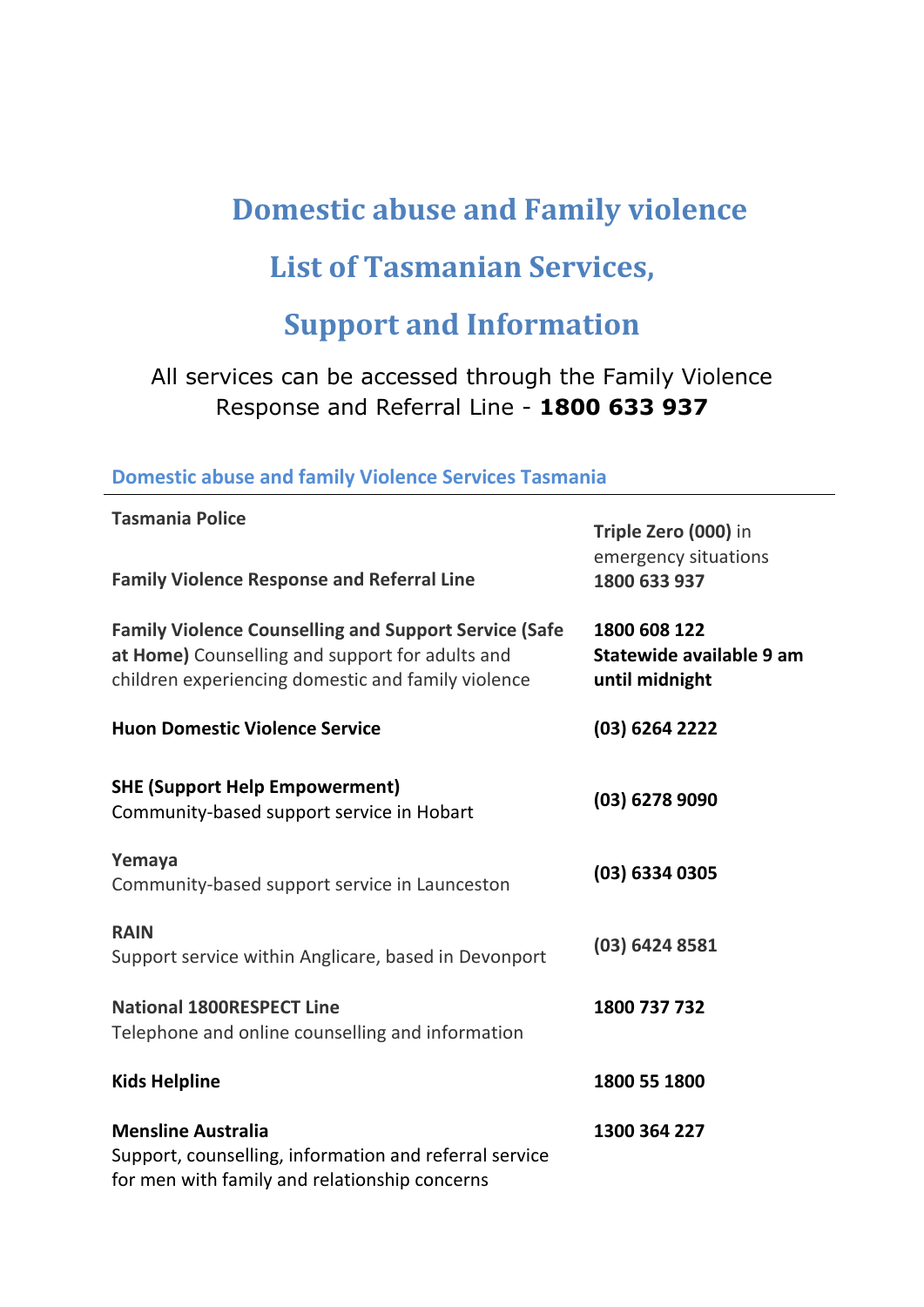## **Southern Sexual Assault Service (SASS)**

www.sass.org.au

**24/7 Crisis Line (03) 6231 1817 Counselling Appointment Service (03) 6231 0044 (03) 6231 1811**

**Laurel House Launceston 24/7 Crisis Line 0409 800 394 Support and counselling (03) 6334 2740**

**North West Centre Against Sexual Assault (CASA) (03) 6431 9711**

### Available Mon - Fri (9.00am-5.00pm)

#### **Legal Services**

| <b>Legal Aid Commission</b><br>Phone advice for people experiencing domestic and<br>family violence | 1300 366 611<br>Available Mon - Fri (9.00am-<br>5.00 <sub>pm</sub>  |
|-----------------------------------------------------------------------------------------------------|---------------------------------------------------------------------|
| <b>Women's Legal Service</b><br>Phone advice and appointments for women                             | 1800 682 468 (Free call -<br>will not appear on<br>telephone bills) |
| Safe at Home Court Support and Liaison Service                                                      | 1300 663 773                                                        |
| <b>Hobart Community Legal Centre</b>                                                                | (03) 6223 2500                                                      |
| <b>Launceston Community Legal Centre</b>                                                            | (03) 6334 1577                                                      |
| <b>North West Community Legal Centre</b>                                                            | (03) 6424 8720                                                      |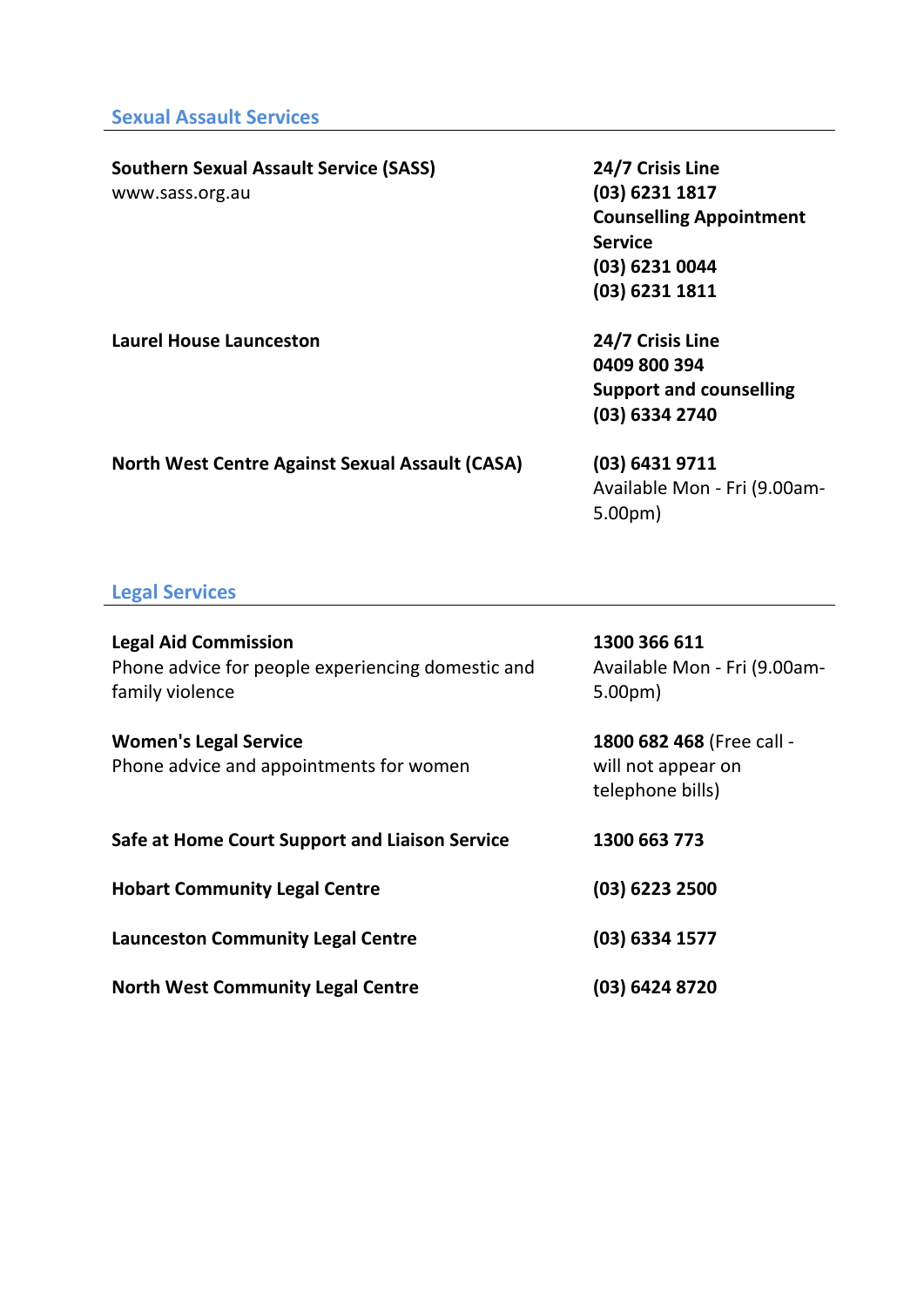#### **Aboriginal and Torres Strait Islander Services**

| <b>Aboriginal Court Support Officer</b><br>Court support for Indigenous people experiencing<br>domestic and family violence | 1300 663 773 (Toll free) |
|-----------------------------------------------------------------------------------------------------------------------------|--------------------------|
|                                                                                                                             | $(03)$ 6165 7530         |
| <b>Tasmanian Aboriginal Centre</b>                                                                                          | (03) 6234 0700 (Hobart)  |
| Counselling, information and advice                                                                                         | $(03)$ 6332 3800         |
|                                                                                                                             | (Launceston)             |
|                                                                                                                             | (03) 6431 3289 (Burnie)  |
| Karadi (Women's Aboriginal Corporation)                                                                                     | $(03)$ 6272 3511         |

#### **Housing & Finances**

There are many shelters/refuges operating across Tasmania. Call one of the central phone lines below to find out where vacancies are available. Centrelink social workers in the Australian Department of Human Services can also provide assistance.

| <b>Housing Connect</b>                                                                                                                      | 1300 665 663   |
|---------------------------------------------------------------------------------------------------------------------------------------------|----------------|
| <b>Family Violence Response and Referral Line</b>                                                                                           | 1800 633 937   |
| <b>Services for People with Disabilities</b>                                                                                                |                |
| Gateway<br>A gateway to all family and disability services in<br>Tasmania                                                                   | 1800 171 233   |
| <b>Women With Disabilities Australia</b><br>A national peak organisation for women with disabilities,<br>with a head office based in Hobart | (03) 6244 8255 |
| Gay, Lesbian, Transgender & Intersex Services                                                                                               |                |
| <b>Switchboard</b><br>Telephone counselling, information and referrals                                                                      | 1800 184 527   |